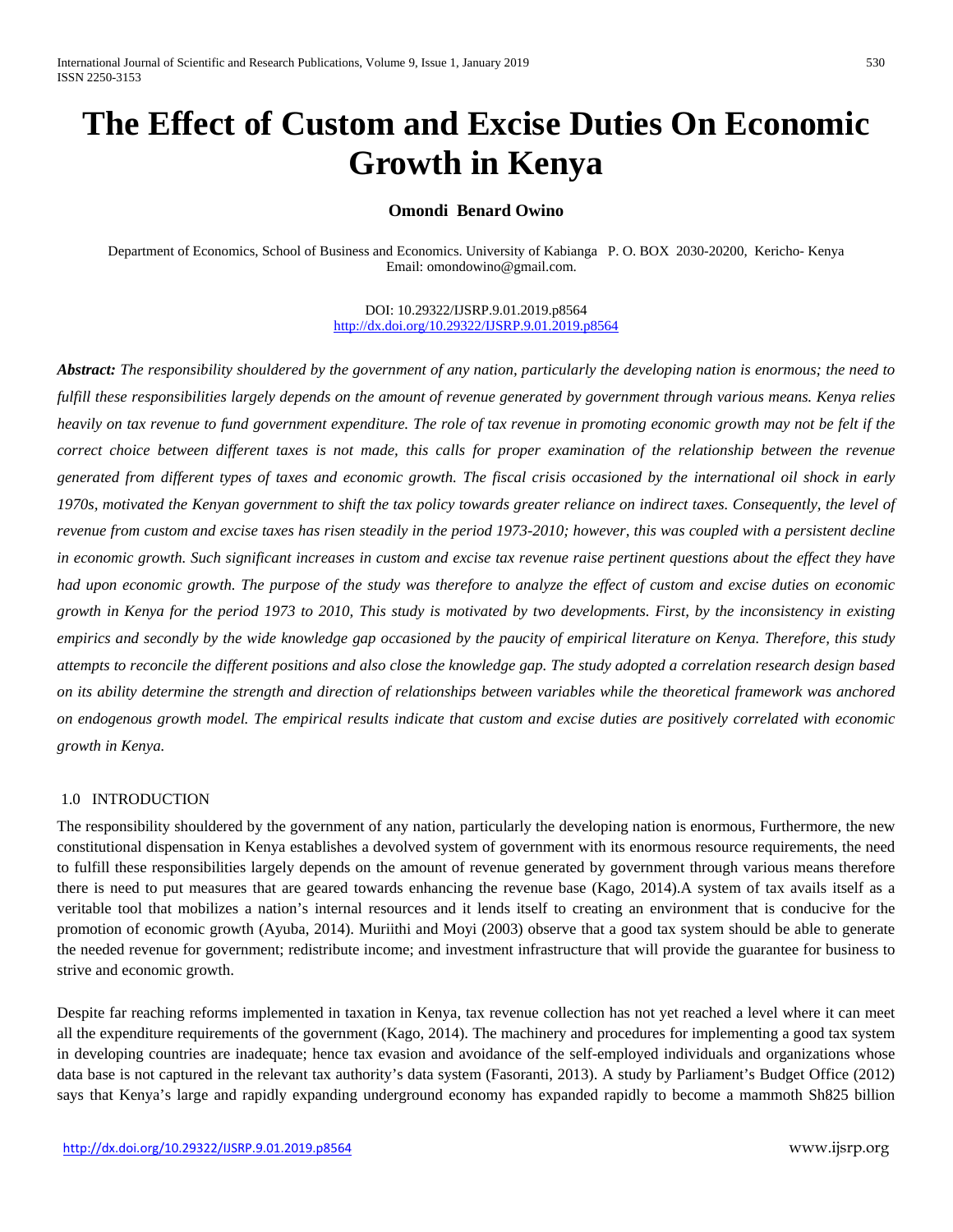International Journal of Scientific and Research Publications, Volume 9, Issue 1, January 2019 531 ISSN 2250-3153

industry that is denying the government at least Sh275 billion in uncollected revenues. The need for the government to generate adequate revenue from internal sources has therefore become a matter of extreme urgency and importance (Afuberoh&Okoye, 2014).

The desire of any government to maximize revenue from taxes collected from tax payers cannot be over-emphasized. This is because the importance of a tax lies in its ability to generate revenue for the government, influence the consumption trends and regulate economy through its influence on vital aggregate economic variables (Fasoranti, 2013). Kenya relies heavily on tax revenue to fund government expenditure, both current and capital, the role of tax revenue in promoting economic growth may not be felt if the correct choice between different taxes is not made. This calls for proper examination of the relationship between the revenue generated from different types of taxes and economic growth. Tax revenue mobilization as a source of financing developmental activities in less developed economies has been a difficult issue primarily because of various forms of resistance, such as evasion, avoidance and other corrupt practices can easily be perpetuated within the direct taxes bracket (Akhor, 2016). The solution appears to be in broad-based indirect taxes like Custom and Excise Duty that has the potential of diversifying the revenue portfolio for the country to promote fiscal sustainability and economic growth (Azaiki&Shagari, 2007).

The performance of Kenya's economy during the first decade of independence in 1963 was impressive because the growth of real GDP averaged 6.6% per year over the period 1963 –1972. Kenya experienced its first major fiscal crisis occasioned by the international oil shock in early 1970s and this motivated the government to shift the tax policy towards greater reliance on indirect taxes as opposed to direct taxes. The aim was to create a sustainable tax system that could generate adequate revenue for economic growth. Consequently, the level of revenue from custom and excise taxes has risen steadily in the period 1973-2010; however, this was coupled with a persistent decline in economic growth (**table 1.1**). Such significant increases in indirect tax revenue raise pertinent questions about the effect they have had upon economic growth.

| Type of tax  | 1963/4-1972/3 | 1973/4-1982/3 | 1982/3-1992/3 | 1992/3-2002/3 | $2002/3 - 2010/1$ |
|--------------|---------------|---------------|---------------|---------------|-------------------|
| Excise duty  | 2.1           | 2.0           |               | 4.0           | 3.2               |
| Custom duty  | 4.2           | 4.4           | 3.6           | 4()           | .                 |
| GDP growth   | 6.6           | 5.2           | 4.2           | 2.3           | 4.3               |
| rate $(\% )$ |               |               |               |               |                   |

Table 1.1.Tax structure in Kenya as a percentage of GDP and GDP growth rate from 1963-2010

Source: Karingi and Wanjala (2005), Amanja and Morrissey(2005),Economic surveys.

This research looks at the effects of custom and excise duties on economic growth for Kenya, a developing country. An enormous amount of studies have been carried out in Kenya on the effects of taxes. However, the researches often look at sector specific taxes (Okello 2001, Kiringai et al 2001, Kiringai et al 2002, Bouet and Roy 2012). The empirical studies on the effect of custom and excise duties on economic growth in Kenya are relatively few. Some empirical studies have been conducted to examine the effect of custom and excise duties on economic growth in both developed and developing countries, but one common feature of these empirical studies is lack of consensus among the scholars, Most studies have therefore reached substantially different conclusions on the relative impact of custom and excise duties on economic growth. This study is motivated by two developments. First, by the inconsistency in existing empirics and secondly by the wide knowledge gap occasioned by the paucity of empirical literature on Kenya. Therefore, this study attempts to reconcile the different positions and also close the knowledge gap.

# **2.0 REVIEW OF THEORITICAL AND EMPIRICAL STUDIES**

In examining the effects of tax policy on economic growth, there are two lines of thinking: according to the exogenous growth models (Solow, 1956), tax policy has no impact on economic growth in the long run, assuming that key factors of production such as labour and technological progress are determined outside the model; on the contrary, endogenous growth theorists (starting with Barro, 1990; King and Rebelo, 1990; and Lucas, 1990), who believe that economic expansion is determined within the system, argue that tax policy does have an impact on economic growth and welfare over time.

The theoretical foundation of the study revolves around endogenous growth model's proposition that government spending and tax policies can have a long- term or permanent growth effects. The endogenous growth theory advocates the stimulation of level and growth rate of per capita output through the economic policies such as tax policies. Economic growth is generated by three production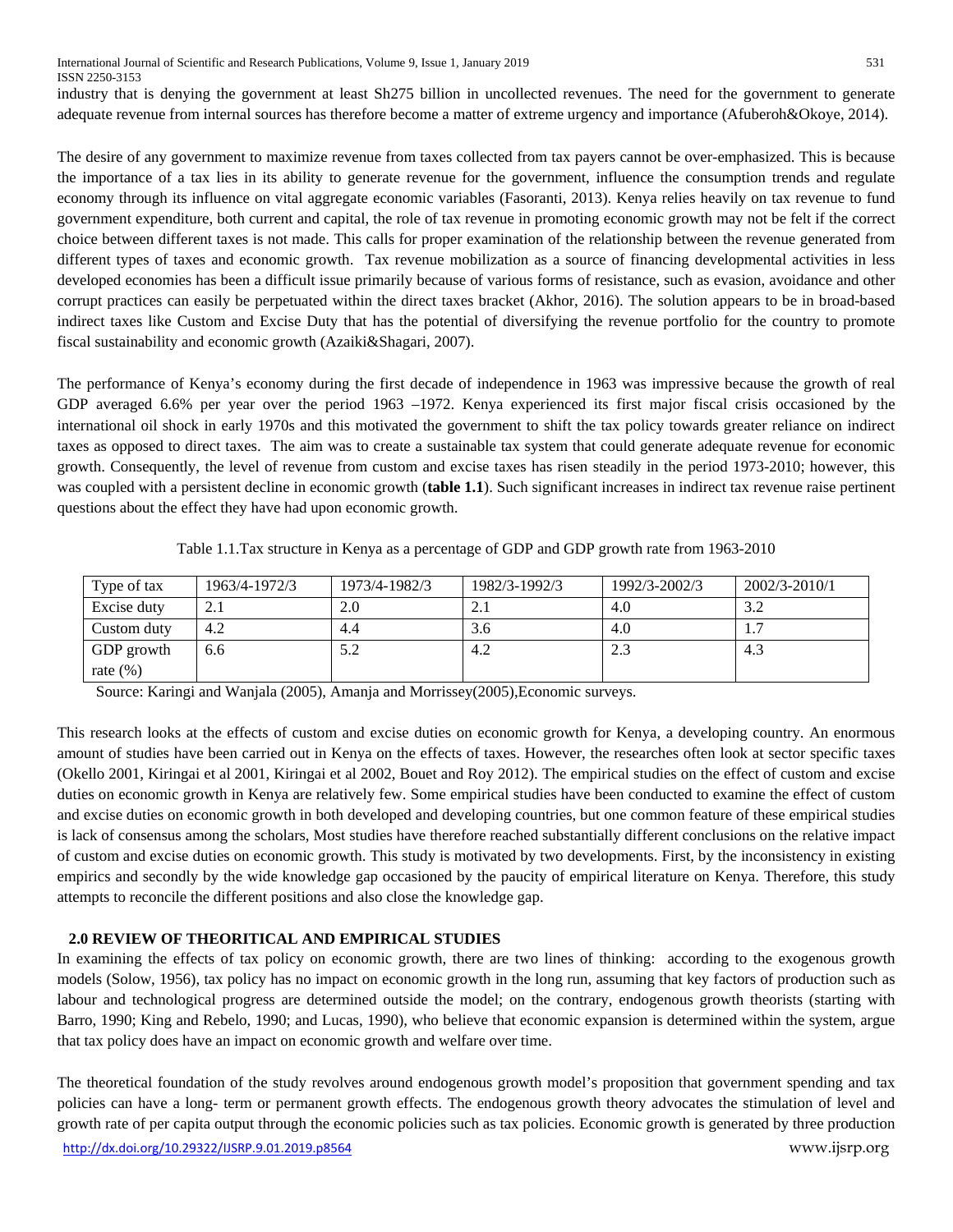factors: labour, capital and technological progress, which are related to each other through a production function. Taxes could alter the economic decisions regarding these factors, and thus affect economic growth (Zipfel and Heinrichs, 2012). Barro (1990) constitutes one of the first attempts at endogenizing the relationship between growth and fiscal policies. He distinguishes four categories of public finances: productive vs. non-productive expenditures and distortionary vs. non-distortionary taxation. Taxation is nondistortionary if it does not affect the investment decision, and hence economic growth. This is, above all, the case for customs duties, excise duties and value added tax. Otherwise taxes, such as direct income and profit taxation are considered distortionary.

# **2.1 Kenya's tax structure**

The tax system in Kenya refers to the range of taxes over which the government has exclusive or shared jurisdiction. The tax system also covers the machinery put in place by government for the administration and collection of such taxes. Different types, forms and classes of taxes exist, but the most common classification in Kenya is direct and indirect taxes. In Kenya, the government can emphasize on any one of the tax forms depending on the objective it wants to pursue. The direct tax is a levy on personal income, corporate profits or property. When the imposition is on the price of goods and services, then it is called an indirect tax, the different prominent components of indirect taxation in Kenya include; value added tax, custom duty and excise duty.

Customs and excise duties are the oldest forms of modern taxation; they were first introduced in Kenya around 1923. The term 'excise' relates to a form of taxation which is applied to a narrow base of goods (and services), which primarily are seen to have a level of harm associated with their consumption (Preece, 2013). Excise duty is a levy that is applied selectively on particular commodities such as tobacco, cigarettes and alcohol in order to compel the users of the excisable commodities to internalize the externalities associated with the commodities, and it is also charged for revenue purposes. (Okello, 2001).The tax is directly paid by the manufacturers, but the tax burden is passed to the consumers through an increase in prices. The most compelling reason for the use of excise taxes is that they can potentially raise a great deal of revenue with little distorting effect (McCarten and Stotsky,1995). Customs duty is the tax charged most times on the value of goods or upon the weight, dimensions, or some other criteria that will be determined by the government on imports by the customs service of Kenya to raise revenue for the country and also to save domestic and infant industries from cut-throat competition.

The Custom duty and Excise duty are regulated by the Custom and Excise Act (Cap 472) Laws of Kenya. The administration of custom and excise taxes, therefore, is the responsibility of the Customs and Excise Department of the Kenya Revenue Authority. Customs duty is applicable when importing or exporting certain goods and services. In Kenya, excise duty is imposed on both goods and services including beer & spirits, soft drinks, cigars & cigarettes, polythene bags (of a particular specification) wine, cars and mobile telephony services among others. It was administered under the Customs & Excise Act 2010, however, effectively, 1 December 2015; the tax is administered under the Excise Duty Act 2015.

Studies of the period 1870-1914 have emphasized that protectionist tariff policy was associated with higher rates of economic growth**.** Starting from Bairoch's (1989) observation that the tariff hikes of the 1870s had positive growth effects for the countries that applied this policy, O'Rourke (2000) and Jacks (2006) tend to confirm propositions regarding the positive correlation between custom duties and growth in the late nineteenth century. Azam (2011) examined the link between institutions, tariffs, and economic growth. Their model was an extension of the ''tariffs and Schumpeterian growth'' model of Dinopoulos and Syropoulos (1997). Their results revealed that the relationship between tariffs and economic growth is not as obvious. They found that if a country has a technologically dynamic export sector (characterized by large innovations), higher tariffs reduce economic growth by channeling labour away from Research and Development in the export sector. On the other hand, in a country with a technologically dynamic domestic production sector, higher tariffs may lead to higher growth.

Other studies that follow a similar time-series strategy point out that the relationship between average tariffs and economic growth depends crucially on the countries included in the sample. Irwin (2002b) shows that rich land-abundant countries may be outliers in the relation between tariffs and economic growth, because they often relied on customs duty to generate a large proportion of their government revenue therefore they tended to impose high tariffs, but without following an import substituting strategy. Schularick and Solomou (2009) assembled data for a panel of 19 countries (Argentina, Australia, Brazil, Canada, Chile, Denmark, France, Germany, Japan, Italy, India, Mexico, Netherlands, Norway, Russia, Spain, Sweden, United Kingdom, USA) to reassess the empirical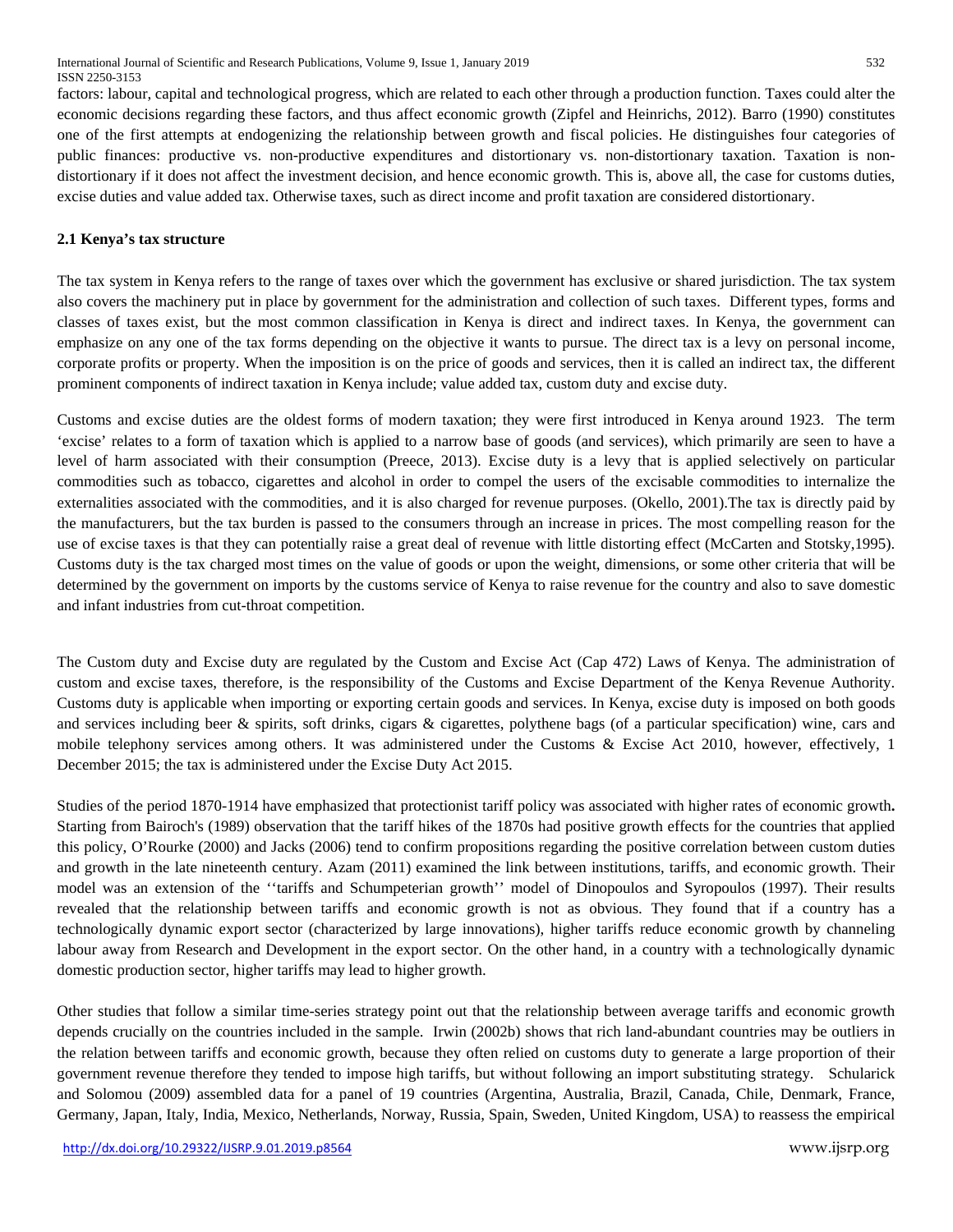evidence on the relationship between custom duties and economic growth during the period 1870-1914. Using the OLS fixed effects panel estimation within a Generalized Method of Moment (GMM) approach. Their results suggested that the relationship between custom duties and economic growth during the period 1870-1914 was insignificant – although there is evidence of a negative relationship in some of the models estimated.

By heavily focusing on how taxes affect economic growth in OECD, Gober and Burns (1997) conducted a study about the relationship between tax structure and economic indicators for the Organization of Economic Cooperation and Development (OECD) countries. From their finding, customs and excise duties are highly significant, in which there is a positive relationship with economic growth (GDP). However, according to them total tax revenue has a negative relationship with two economic indicators that is saving and investment. Åsa, Heady, Arnold and Vartia (2008) investigated the design of tax structures to promote economic growth. Their empirical evidence suggested that excise duties, value added taxes, custom duties and property taxes appears to have significantly less adverse effects on GDP than income tax. A reform towards greater use of taxes on consumption could raise GDP but it would also increase inequality, particularly at the lower end of the wage distribution as consumption taxes are less progressive than personal income taxes. . Shinohara (2012) analyzed the effect of tax structures on economic growth. They separated and analyzed 30 countries of OECD and 21 countries of OECD. In the former group, it was found that fund procurement by annual revenue items, other than personal income has a positive effect on economic growth, Value added tax, customs and excise duties have a positive effect on economic growth.

Dejong and Ripoll (2005) examined the relationship between custom duties revenue and growth rates in a panel that consisted of 60 countries over the period 1975-2000; paying particular attention to its potential contingency on the level of economic development. Using the OLS fixed effects panel estimation within a Generalized Method of Moment (GMM) approach, the study found that the relationship between customs revenue and economic growth is negative and significant among the world's rich countries, while it is positive and significant among the world's poor countries. Their results run contrary to the view that higher tariffs are universally detrimental to growth. Dritsaki and Katerina (2005) examined the relationship between tax revenues and three economic indicators namely change in gross domestic product, savings and investment in Greece during the period 1965-2002. They applied the seemingly unrelated regression (SURE) approach in order to determine the relationship between tax categories and economic indicators. Their results showed that a long run relationship exist between tax categories and economic indicators and are significant. Particularly, they found a robust negative relationship between custom and excise duties and gross domestic product.

Athukorola and Chand (2005) employed the conventional growth accounting framework in investigating the tariff growth nexus in the Australian economy over the period 1871 to 2002. The model was estimated for the overall period, and four sub-periods: namely, 1870-1900; 1901-1949; 1950-2002; and, 1901-2002. The sub-periods are chosen carefully with a view to examining possible structural breaks in the tariff-growth nexus. Their results provide strong support for a negative association between custom duties and economic growth. The results, however, were consistent with the consensus view in Australian policy circles that unilateral liberalization is the best policy for the nation (Garnaut, 2003). Gustavo,Vazquez and Vulovic (2013) examined the effects of taxation policy on economic growth in a sample of 19 Latin American countries over 1990-2009. They used two empirical approaches; VAR analysis for Argentina, Brazil, Chile, and Mexico, and panel data analysis for the Latin American region alone. The regression results using the worldwide sample indicate that at higher levels of taxation, personal income tax could have significant negative effects on economic growth and greater reliance on custom and excise duties has significant positive effects on growth in Latin America in general.

Sameti and Rafie (2010) analyzed the relationship between income distribution effects of tax and economic growth in Iran and some selected East Asian countries. They used panel data regression in the period 1990-2006. Their results denoted that the impact of customs and excise duties on economic growth is negative and significant, but the ratios of tax on income, profits and capital gains have positive and significant effects on economic growth. Punt et al (2006), in a bid to examine impact of excise duties on GDP, trade and prices, as well as the welfare of households of the Northern and Western Cape in South Africa for the years 1998-2005. The study used a static computable general equilibrium model to analyze the impact of an increase in excise duties on GDP. The results indicate that there is a negative relationship between excise duties and GDP and investment. Ebiringa and Emeh (2012) used simple linear regression technique to investigate the impact of various taxes on the economic growth in Nigeria, using a time period of 1985-2011. Results show that customs and excise duties was negatively related to gross domestic product which implies that an inverse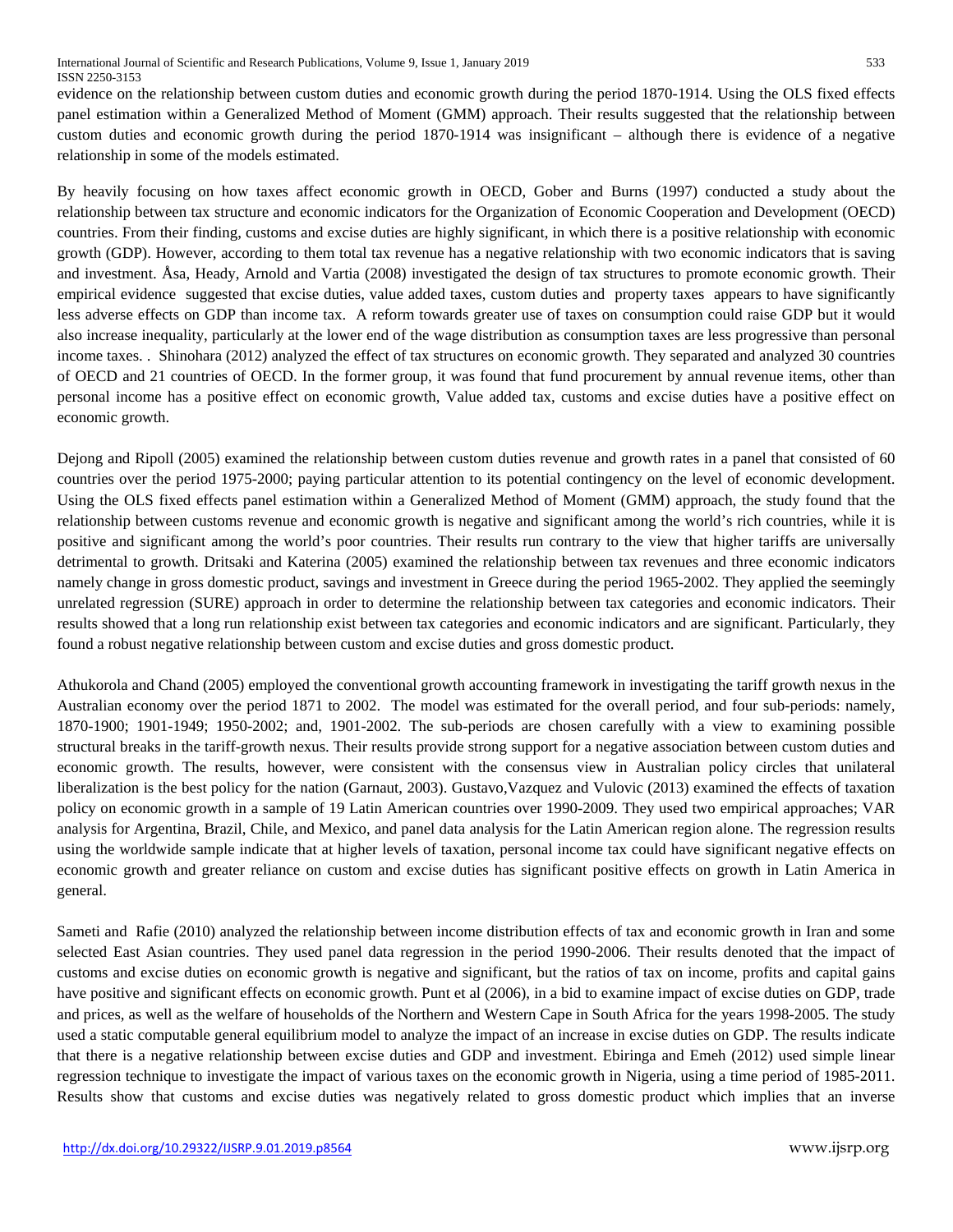relationship existed between customs excise duties and economic growth in Nigeria. Company income tax and value added tax had a direct and significant relationship with GDP.

Examining the effect of customs and excise tax reforms on the economic growth of Nigeria, Anyanwu (1997) used the simple linear regression technique to examine the effects of taxes on Economic Growth in Nigeria during the period 1981-1996. The results revealed that customs and excise duties positively and significantly affect GDP just like companies' income tax. However, petroleum profit tax negatively and significantly affects Nigeria's GDP. Adegbie (2011) studied the Customs and Excise Duties Contribution towards economic growth of Nigeria and stated that there is a strong positive relationship between customs and excise duties and economic growth of Nigeria; meaning that this is a source of income that Nigeria should rely on and grow. Okafor (2012) explored the impact of tax revenue on the economic growth in Nigeria over the period 1981-2007. The OLS multiple regression analysis was adopted to determine the relationship between Nigeria's economic growth and the major components of tax revenue, namely petroleum tax revenue, company tax revenue, value added tax revenue, customs and excise duties revenue. The regression result indicated a very positive and significant relationship between customs and excise duties and GDP.

Oladipupo and Ibadin (2015) examines the impact of indirect taxes on economic growth of Nigeria, utilizing time series data spanning a thirty-four year period, from 1981 to 2014, the study utilized the Error Correction Model to evaluate the impact of VAT, PPT and CED on the RGDP. The findings revealed that VAT and PPT exert a positive and significant relationship on the RGDP. It was also revealed that CED of two period lags has a positive relationship with RGDP. Chibu and Njoku (2015), investigated the impact of taxation on the Nigerian economy for the period 1994 -2012. The results of their statistical analysis revealed that positive relationship also existed between the explanatory variables (Custom and Excise Duties, Company Income Tax, and Petroleum Profit Tax) and the dependent Variables (Gross Domestic Product, and Unemployment).

In relation to Kenya, Karingi et al (2001) conducted an assessment on beer taxation in Kenya and concluded that low taxes on beer may create incentives to produce more; this would then lead to higher levels of income through revenue from the increased taxation. On the other hand, looking at the tobacco industry, Kiringai et al (2002) find that the price elasticity of demand for tobacco is low, reported that an increase in price from increases in taxes on tobacco products is unlikely to reduce demand by so much, while instead increasing government revenue. Bouet and Roy (2012) examined trade protection and tax evasion for Kenya, Mauritius and Nigeria, and indicated that higher tax tariffs tend to provide disincentives to pay taxes resulting in lower revenues for the state rather than the intended purpose of increased revenue. Awiti (2012) used a theoretical approach to analyze the effect of taxes and economic growth in Kenya and revealed that an increase in consumption tax has a reducing effect on real income, consumption and Savings decline hence economic growth declines.

Gacanja (2013) explored the relationship between economic growth and tax revenues in Kenya for the period 1991-2011 .Using cointegration and Granger Causality test, the results of the study revealed a positive relationship between economic growth and tax revenues; with all tax variables, income tax, import duties, excise duties and value added tax showing a positive effect on GDP, while the Granger Causality test indicated a bi-directional relationship between economic growth and excise duties. Onduru (2003) analyzed the impact of indirect taxes on economic growth in Kenya for a period of thirty-one years (1972-2002). By interacting indirect taxes with certain key macroeconomic variables namely; population size, investment, volume of trade and external debt, the study found that custom duties cause distortions in the market decisions and consequently impact negatively on economic growth.

Applying the concept of buoyancy and elasticity of excise duties in Kenya, Okello (2001) analyzed the structure of excise duty in Kenya from the period 1970-96. The results of the study showed that the excise tax system has been efficient over the period. This means that although the growth in excise tax can mainly be attributed to the growth of GDP, the effects of discretionary changes were also successful in generating additional revenue. In the long-run, however, the results predict that excise tax revenue will continue to grow faster than the growth in GDP, but that discretionary measures will not generate the expected additional revenue.

# **RESEARCH METHODOLOGY**

# **3.1 Model specification**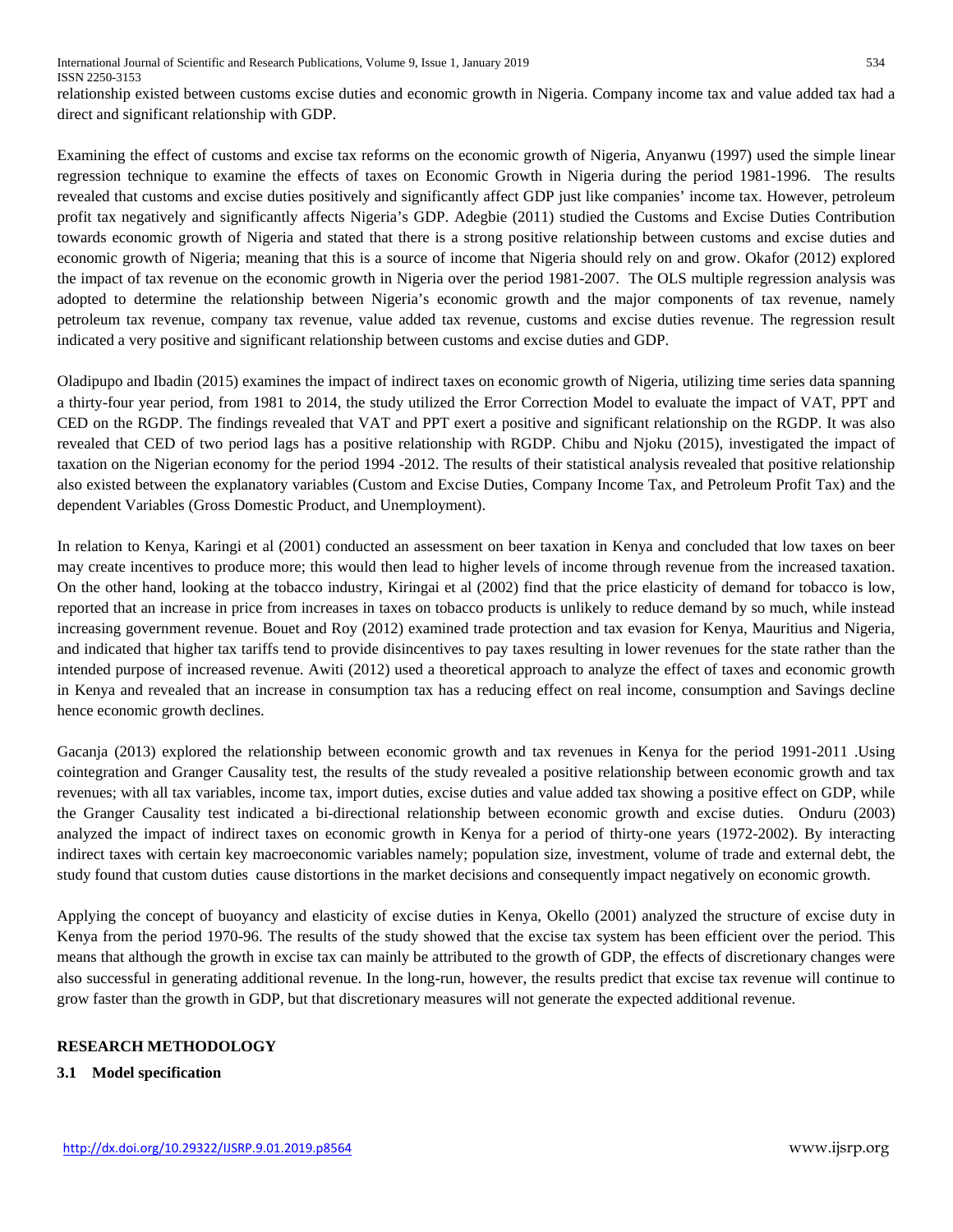International Journal of Scientific and Research Publications, Volume 9, Issue 1, January 2019 535 ISSN 2250-3153

The model which is in line with the work of Akhor (2016), in their analysis of the impact of tax structure on economic growth of Nigeria was found relevant to lead this study*.* The model was modified to fit custom and excise duty separately to enable assessment of their impact separately. If we substitute these variables into Akhor's model

 GDP=F(CD,ED,IT,VAT)…………………………………………………………….(3.4) The model in its econometric format becomes: GDP = 0 *a* <sup>+</sup> *a*<sup>1</sup> CDt+ *a*<sup>2</sup> ED t+ 3 *a* IT t+ *a*<sup>4</sup> VATt + µt……………………………………… (3.5) Where:

 $GDP = gross$  domestic product IT = income tax  $VAT = value added tax.$  CD=customs duty

ED=excise duty

where;  $\mu_i$  is the Error term or other variables that could have lent further explanation to the explained variables but are not included in the model and is assumed to be normally distributed in zero and constant variance.

In consonance with economic theory, it is expected that the level of value added tax, customs duty, income tax and excise duty to a large extent, determine the level of economic growth of a country. All things being equal, a *priori* intercept and the slope of the coefficients are expected to have positive signs. Thus, the *a priori* expectation may be denoted mathematically as:  $a_0$ ,  $a_1$ ,  $a_2$ ,  $a_3$ ,  $a_4$ ,

0. The numerical values of the parameters were estimated by the use of ordinary least square techniques based on econometric computation. To determine the relevant hypothesis, estimates were evaluated for statistical significance based on the relevant statistics of regression output. The explanatory power of the model as a measure of goodness of fit is then decided.

# **3.2 Data Description and sources**

Annual quantitative time series secondary data from 1973-2010 was used for the analysis. The data on five economic variables was used namely the gross domestic product, income tax revenue, value added tax revenue, customs duty revenue and excise duty revenue. The data was obtained from relevant government departments, Kenya Revenue Authority (KRA), Kenya National Bureau of Statistics (KNBS), Ministry of National Treasury, official published documents of the government of Kenya; such as statistical abstract and Economics surveys. Other sources include the World Bank and International Monetary Fund publications and reports. Data was also obtained from internet and library sources.

#### **3.3 Data Analysis and presentation**

A combination of cointegration and error correction modeling through regression was adopted in this research. The choice of these econometric techniques is based on their ability to ascertain stationary and test for causality among the variables. The analysis of data was conducted using EViews statistical package Version 7.0. The descriptive and inferential statistics was used in addition in order to build strong conclusions about the impact of indirect tax revenue on economic growth.The study used tables and figures for data presentation.

#### **3.4 Diagnostic Tests**

Time series diagnostic tests were carried out to ensure that the model satisfies the classical linear regression model assumptions. The data was subjected to diagnostic tests notably normality of the disturbance term and functional form misspecification, Stationary, serial correlation, multicolinearity and heteroscedasticity. These tests are meant to verify whether the data are normally distributed, stationary and have no mutual correlation among the independent variables and thereafter used it in regressions without fear of getting spurious results.

# **RESULTS AND DISCUSSION**

# **4.1 Stationarity test**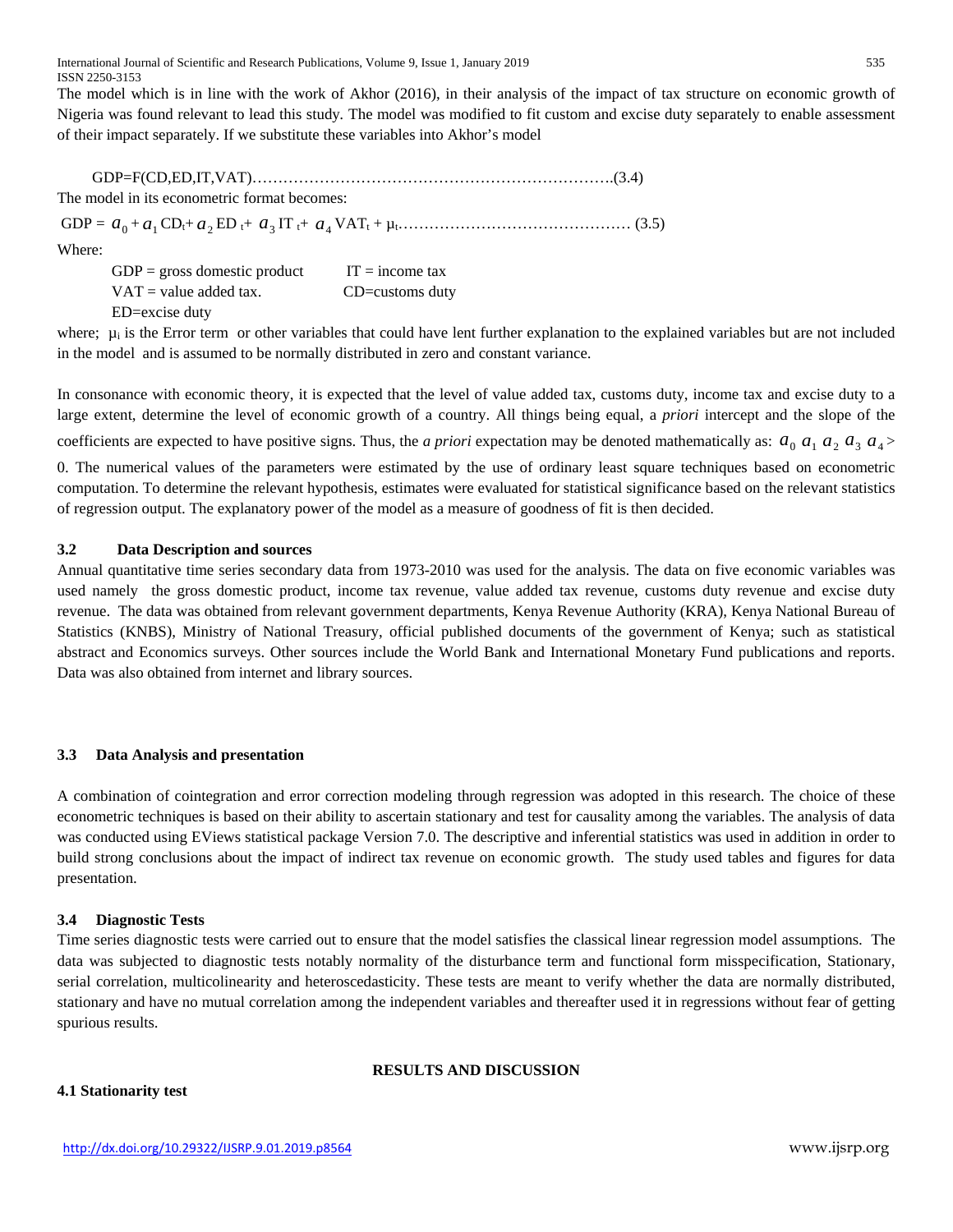International Journal of Scientific and Research Publications, Volume 9, Issue 1, January 2019 536 ISSN 2250-3153

When time series data is non-stationary and used for analysis, it may give spurious results which cannot be used for any meaningful inferences, since estimates obtained from such data will possess non constant mean and variance (Muthui *et al* 2013). Moreover, if the data is not stationary, the value of R-squared is high and this makes it difficult to determine the relationship between the variables. Because this study used time series data, it was important to establish the stationary of the data. The variables are therefore tested for unit root and in its presence differencing is done to alleviate the problem. However, this leads to loss of some fundamental long run information hence biased solutions and this is corrected through Augmented Dickey Fuller Test.

Table 4.1(**Appendix II**) shows the unit root test for stationary using Augmented Dickey-Fuller. The result shows that all the variables (GDP, customs duty, excise duty, income tax and value added tax revenue) are stationary at first difference. Since the t-statistics are greater than the critical values at 1% and 5% level of significance in absolute term. We therefore conclude that all variables are not characterized by unit root problem and accept the hypothesis that says customs duty(CD), excise duty(ED),income tax(IT), value added tax(VAT), and gross domestic product(GDP) have no unit root problem.

# **4.2 Diagnostic test**

Time series data is associated with several problems which require investigation to avoid spurious results upon application of the OLS method of estimation. Primarily, the OLS method assumes serial uncorrelation, correct model specification, homoscedastic error term and absence of correlation between the error terms and the regressors. If these assumptions are violated, the estimated parameters would not meet the statistical threshold. Tests carried out on the data included the normality test, unit root test, multicollinearity test, serial correlation test and heteroscedasticity test.

# **4.2.1. Testing for Multicolinearity**

Multicolinearity among the independent variables implies that they are perfectly correlated. If the explanatory variables in the model are perfectly linearly correlated, the parameters of the model become indeterminate and the method of OLS breaks down (Mukras, 1993). This violation is not a problem of the model or the disturbance term and therefore does not affect the BLUE properties of the OLS estimates (Musaga, 2007).In any practical context, the correlation between explanatory variables will be non-zero, although this will generally be relatively benign in the sense that a small degree of association between explanatory variables will almost always occur but will not cause too much loss of precision. However, a problem occurs when the explanatory variables are very highly correlated with each other (Dakito, 2011).

Table 4.3 **(Appendix III)** shows multicolinearity test between independent variables. The VIF is less than 10, meaning that the variables are poorly correlated with each other. Therefore, there is no Multicollinearity among the independent variables. So it appropriate to use the independent variables simultaneously in order to run the regression model since there is no multicolinarity problem.

# **4.2.2 Test for Serial Correlation**

# **4.2.2 (a) Durbin Watson Test for Autocorrelation**

The Durbin Watson Test was used to test for autocorrelation. The statistic ranges between 1 and 4. A value of 2 indicates that there is no autocorrelation. With Durbin-Watson statistics of 1.954836, it shows that there is no autocorrelation and therefore the model gives a good description of the variables.

# **4.2.2.(b) Breusch-Godfrey Test for Autocorrelation**

Serial correlation is usually as a result of model misspecification or genuine autocorrelation of the model error term. In the presence of serial correlation, ordinary least squares estimators are no longer Best Linear Unbiased Estimators (BLUE). Moreover, the  $R^2$  may be overestimated, standard errors underestimated and t-statistics overestimated (Musaga, 2007) There was therefore further need to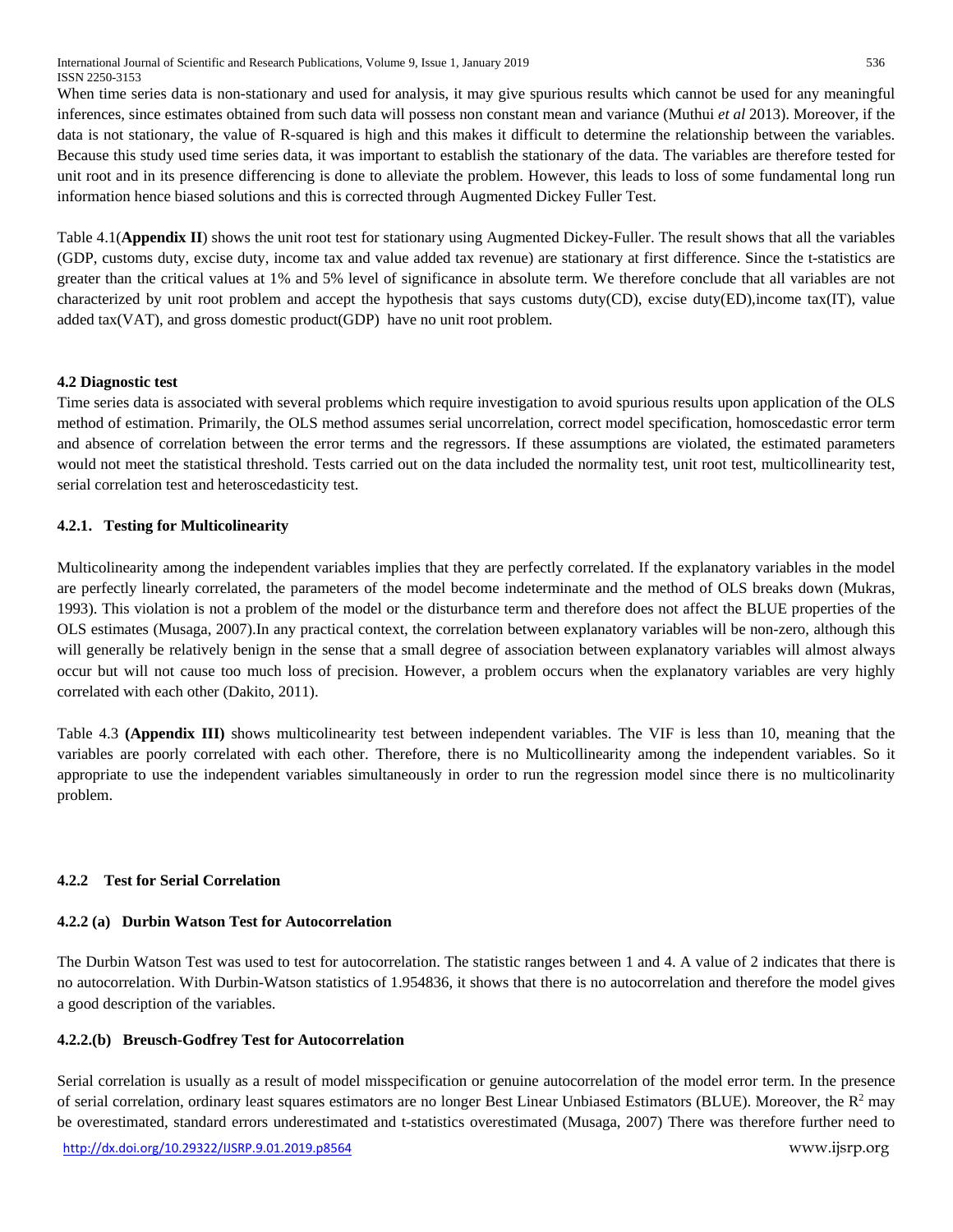test for serial correlation. Table 4.4 (**Appendix III**) shows the Breusch-Godfrey LM Test for autocorrelation is used to test for serial correlation among the error terms in the model, a violation of which would make emanating results have invalid statistical significance inferences. The null hypothesis states no serial correlation against the alternative hypothesis of serial correlation (p<0.05). The results indicate the p-value is 0.6651 which is greater than the critical p-value (0.05) hence accept the null hypothesis of no serial correlation. This shows the nonexistence of serial correlation.

# **4.2.3. Heteroscedasticity test**

Table 4.5 **(Appendix III)** shows the Harvey test of heteroskedasticity. The Probability Chi-Square value for observed R-squared is 0.3997(39.97%) which is more than 5 percent meaning that the null hypothesis that there is no heteroscendasticity in the model is accepted. This shows that there is no evidence for the presence of heteroskedasticity since the p-values are considerably in excess of 0.05.

#### **4.3 REGRESSION MODEL RESULTS DISCUSSION**

From the regression results in Table 4.6 (Appendix IV), the  $R^2$  (0.6270) of the regression showed that the independent variables explain about 62.7% of the variations in the dependent variable. It implies that: customs duty, excise duty, income tax and value added tax explained about 62.7% percent systematic variations in output growth over the observed years in the Kenyan economy while the remaining 37.3% percent variation is explained by other determining variables outside the model.

The empirical results of the estimated model show that the probability value of F- statistics (0.000002) is less than the 5 per cent critical level. We therefore accept the alternative hypothesis that the explanatory variables which includes, Customs Duty (CD) Excise Duty (ED), income tax (IT), and Value Added Tax (VAT) are effective determinant factors of the economic growth (GDP). As a result the model was perfectly specified and there is statistical evidence to show that customs duty, excise duty, income tax and value added tax can jointly influence economic growth. The Durbin Watson statistic (1.955) illustrates the absence of auto correlation.

The regression model is of the form:

*GDP= 0.0679 + 0.1228CD+ 0.3709ED- 0.0252IT+ 0.0356VAT + µ………………… (4.1) (3.044) (5.968) (-0.3653) (0.5171).*

#### **4.4 The Statistical Significance of the Parameter Estimate**

The statistical significance of the parameter estimate can be verified by standard error test; the adjusted R -squared, t-statistics, the Fstatistic and the Durbin-Watson statistics.

#### **4.4.1 Hypothesis One,**

The null hypothesis  $(H<sub>01</sub>)$  that custom duty has no significant effect on economic growth in Kenya. We can test the statistical significance of the parameter estimate  $(a_1)$  by t-statistics.

The null hypothesis dictates if probability of t-statistics is greater than 0.05 the parameter estimate is not statistically significant. From Table 4.6 **(Appendix IV)**, the results of the t-test had probability values 0.0046 less than 0.05; hence the non-statistical assumption of the parameter estimate is rejected. The decision rule is that the variable is statistically significant at 5% level of significance.

In summary, since the econometric tests applied in this study show a statistically significant relationship between the GDP and customs duty. The estimates of the model parameters show consistency with the theoretical expectations for variable  $a<sub>1</sub>$ . The estimated value of the partial regression coefficient CD that is  $a_1$  is positive. This implies that Customs Duty correlates positively with economic growth (GDP). At 0.05 level of significance, the coefficient of CD is statistically significant. This suggests that Customs Duty is an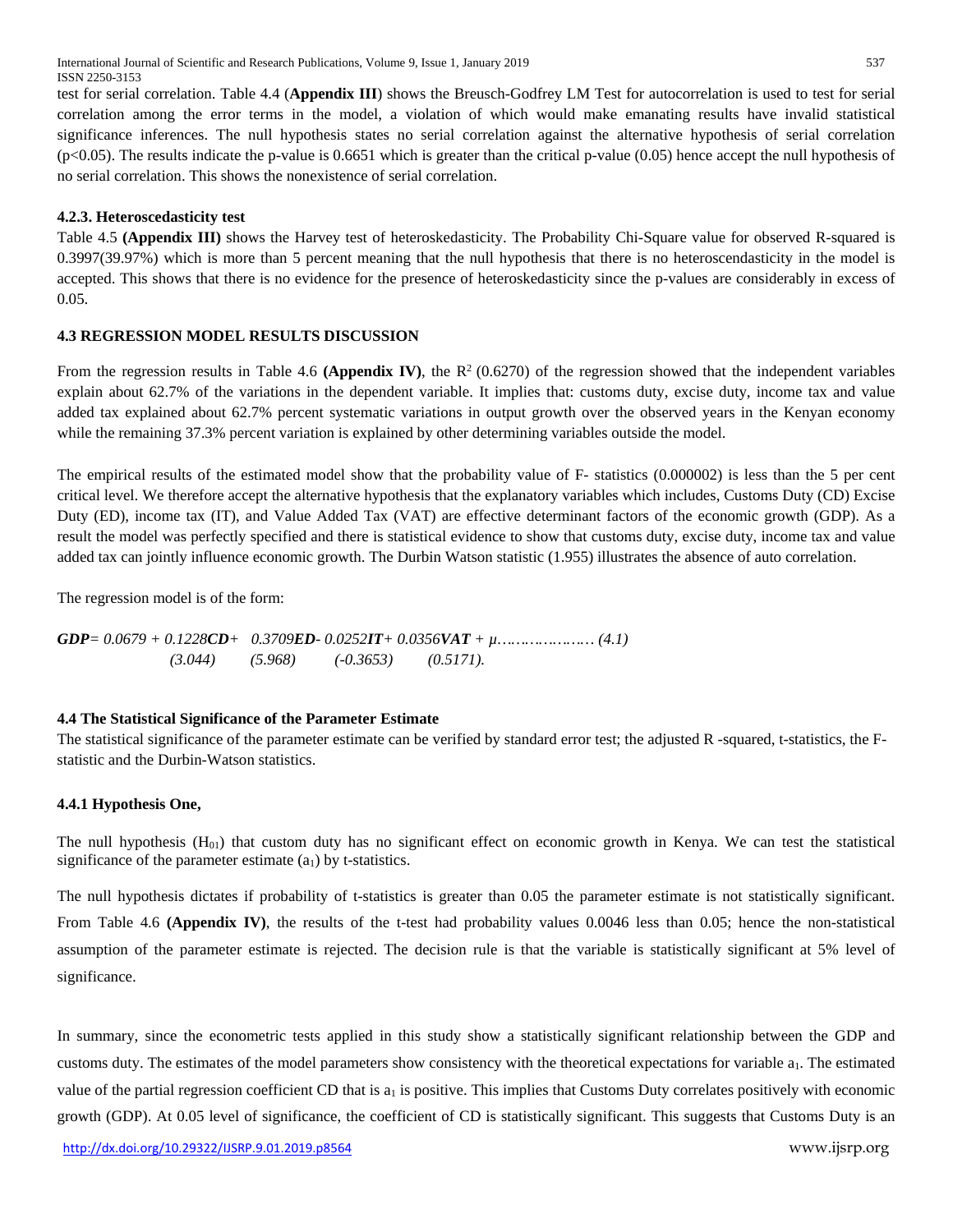effect on economic growth in Kenya.

This logical finding can be explained by the fact that customs duty increases the revenue base of government and make funds available for development purposes that will accelerate economic growth. Secondly, we also discovered that customs duty have more impact on economic growth than Income Tax and Value Added Tax. The reason for this revelation could be attributed to the high rate of imports in the country. As imports increase, the duties on imports will continue to experience growth, and ultimately increase output. This outcome is in tandem with the result of studies carried out by Gober and Burns (1997), Dejong and Ripoll (2005), Adegbie (2011), Okafor (2012), Gacanja (2013), Chibu and Njoku (2015), among others, all of whom reported positive and significant relationship between customs duty and economic growth. However, this finding is inconsistent with the findings of Onduru (2003), Dritsaki and Katerina (2005), Sameti and Rafie (2010), Ebiringa and Emeh (2012) who opined that customs duty has a significant negative effect on economic growth.

The positive and significant relation between customs duty and GDP indicates that policy measures to expand customs revenue through more effective custom administration will impact positively in growing the economy. These results run contrary to the view that higher custom tariffs are universally detrimental for growth. This is important from a policy perspective, since it indicates that the maintenance of high tariff barriers does not appear to be a leading culprit for the economic stagnation suffered by Kenya and other developing countries in the world.

# **4.4.2 Hypothesis Two**

The null hypotheses  $(H_{02})$  that excise duty has no significant effect on economic growth in Kenya. We can test the statistical significance of the parameter estimate  $(a<sub>2</sub>)$  by standard error test; and t-statistics.

The null hypothesis dictates if probability of t-statistics is greater than 0.05 the parameter estimate is not statistically significant. From Table 4.6 (Appendix IV), the results of the t-test had probability values 0.0000 less than 0.05; hence the non-statistical assumption of the parameter estimate is rejected. The decision rule is that the variable is statistically significant at 5% level of significance

In summary, since the econometric tests applied in this study show a statistically significant relationship between the GDP and excise duty. The estimates of the model parameter show consistency with the theoretical expectations for variable a<sub>2</sub>. The estimated value of the partial regression coefficient ED that is  $a_2$  is positive. This implies that Excise Duty correlates positively with economic growth (GDP). At 0.05 level of significance, the coefficient of ED is statistically significant. This further suggests that Excise Duty is an important determinant of growth, thus, we accept the alternative hypothesis which states that: Excise duty has a significant effect on economic growth in Kenya.

This logical finding can be explained by the fact that excise duty can potentially raise a great deal of revenue with little distorting effect. This provides a predictable and stable flow of revenue to finance development objectives that will accelerate economic growth. Excise duty also reduces aggregate consumption and raises savings, stimulating capital accumulation and economic growth. This outcome is in tandem with the result of studies by Gustavo, Vazquez and Vulovic (2013) Okafor (2012), Gacanja (2013) Anyanwu (1997), among others,all of whom reported a positive and significant relationship between excise duty and economic growth. However, this finding is inconsistent with the findings of Ebiringa (2012) and Onduru (2003) who opined that excise tax revenue has a significant negative effect on GDP.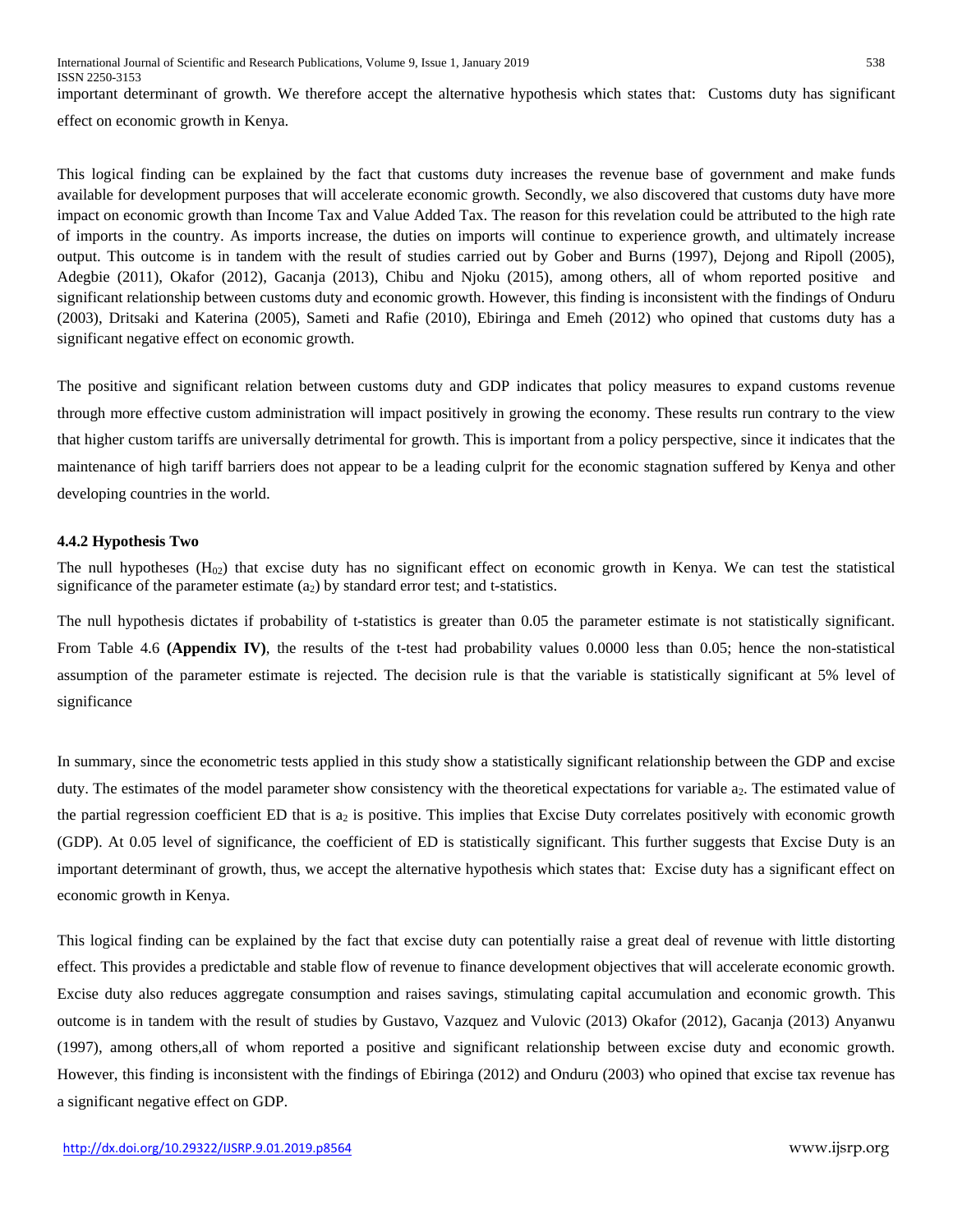International Journal of Scientific and Research Publications, Volume 9, Issue 1, January 2019 539 ISSN 2250-3153

The positive and significant relation between excise duty and GDP indicates that policy measures to expand excise revenue through more effective excise administration will impact positively on growing the economy.

#### **4.5 Cointegration Tests**

In this study, we employ Johansen Cointegration test. Therefore, by employing Johansen Cointegration test we make use of Trace statistics and Max-Eigen from the model respectively by comparing their values with the critical values at 5% level. If the values of the Trace/Max-Eigen are greater than the critical values, then, we conclude that there will be long-run equilibrium relationship. Otherwise, the regression residual is not co-integrated.

Table 4.7 (**APPENDIX V**), reports the Johansen's cointegration results*.* Both Trace test and Maximum Eigen value tests indicate three cointegrating equations at the 0.05 level because the hypotheses at None, At most 1, At most 2, are rejected because they have significant probability values of less than 0.05.The result of the Johansen's cointegration test shows the existence of a cointegrating equation. This means that the estimated parameters of the regression equation are the long-run coefficients that link economic growth and tax revenues. This shows that there exists a long run equilibrium relationship between GDP and the fundamentals used in the model.

#### **SUMMARY, CONCLUSIONS AND RECOMMENDATIONS**

#### **5.1 Summary**

This study investigated the effect of custom and excise duties on economic growth in Kenya. The motivation for this study was primarily premised on the paucity of empirical literature on the indirect tax – growth dynamics in developing economies and the inconsistency of empirics on the issue in the developed economies of Europe and America. In trying to achieve this objective, a combination of Johansen co integration and error correction modeling through regression was adopted for the data analysis. Empirical results of the study indicate that the custom and excise taxes are positively correlated with economic growth in a time series data of Kenya's Economy during 1973 – 2010. The results of Johansen's cointegration test indicate a long-run stable relationship between customs duty, excise duty and value added tax and economic growth. The research closes the knowledge gap induced by inconclusive evidence on the growth effects of custom and excise duties which most often have resulted in situations where results of researches done in developed economies are generalized to developing countries.

#### **5.2 Conclusion**

The main objective of the study was to find out the effect of custom and excise duties on economic growth in Kenya from 1973 to 2010. Based on the research findings presented and discussed in the preceding chapter (4), we arrived at a number of conclusions:-

The first objective of this study was to determine the effect of customs duty on economic growth in Kenya for the period 1973-2010. Analysis of research results has shown that customs duty has a positive and significant effect on economic growth in Kenya. Regression analysis results in Table 4.6 **(Appendix IV)**, demonstrate this kind of relationship. It shows that if there is a 1% increase in customs duty revenue would increase economic growth by 0.1228%. Customs duty would increase the revenue base of government and make funds available for development purposes that will accelerate economic growth. From the findings, it can it can be concluded that customs duty has a significant positive effect on economic growth.

The second objective of this study was to determine the effect of excise duty on economic growth in Kenya for the period 1973-2010. Analysis of research results has shown that excise duty has a positive and significant effect on economic growth in Kenya. Regression analysis results in Table 4.6 **(Appendix IV)**, demonstrate this kind of relationship. It shows that if there is a 1% increase in excise duty revenue would increase economic growth by 0.3709%. Excise duty can potentially raise a great deal of revenue with little distorting effect. This provides a predictable and stable flow of revenue to finance development objectives that will accelerate economic growth. From the findings, it can be concluded that excise duty has a significant positive effect on economic growth.

#### **5.3 Recommendations**

The results indicate that customs and excise taxes provide a predictable and stable flow of revenue to finance development objectives that will accelerate economic growth. The government should rely more on custom and excise duties than income tax due to its growth prospect and its less distortionary nature, and also utilize the positive relationship between indirect tax and economic growth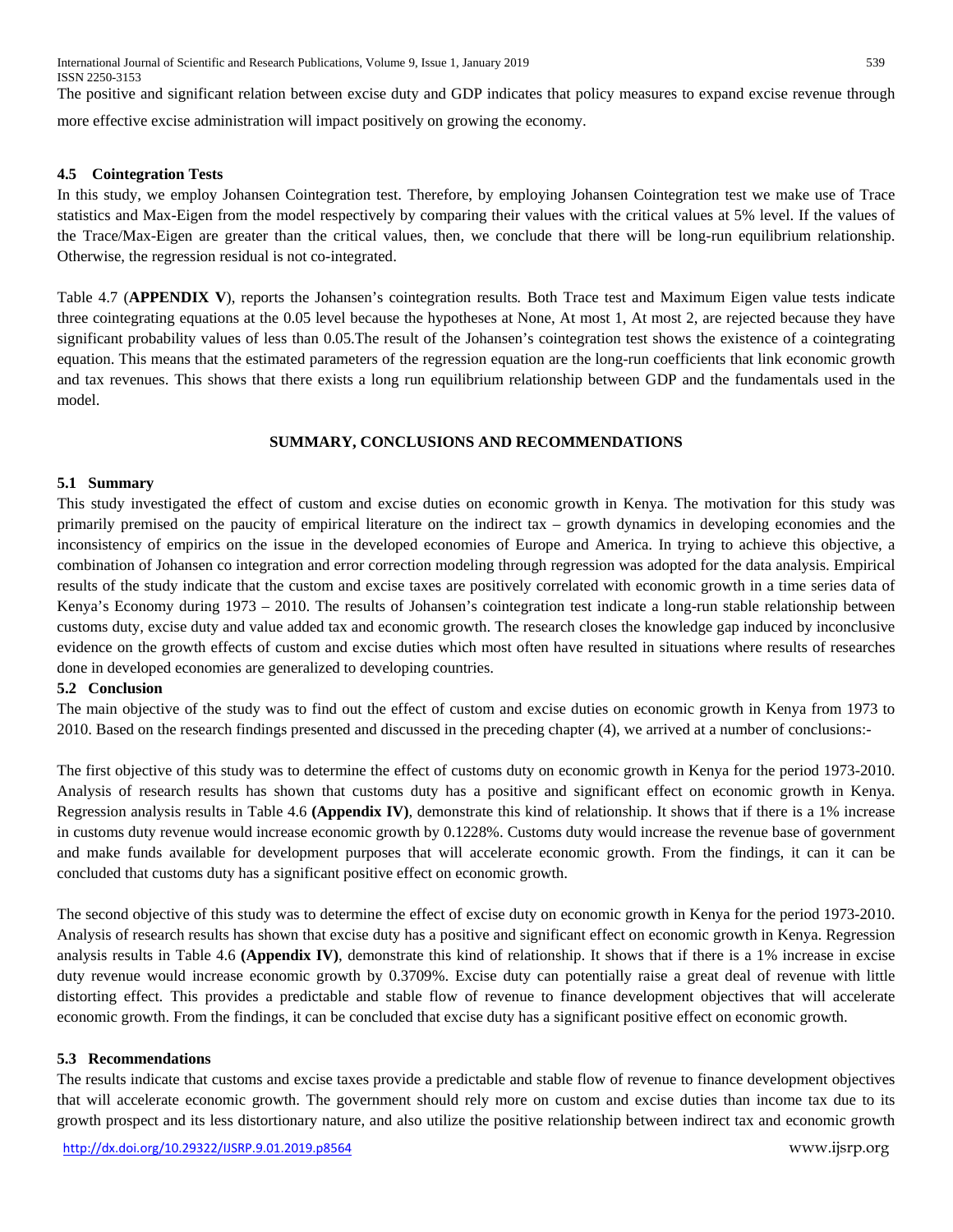International Journal of Scientific and Research Publications, Volume 9, Issue 1, January 2019 540 ISSN 2250-3153

to realize efficient government investment expenditure that spurs economic growth. The government should re-visit and review some custom and excise tax laws and regulations that are repugnant to the performance of the custom and excise tax system, so as to block and discourage the loopholes that are being exploited by taxpayers to either evade or avoid tax payments. Constant review of existing custom tax laws will keep the act in pace with the economic reality.

#### **REFERENCES**

Afuberoh D &Okoye.E(2014).The impact of taxation on revenue generation in Nigeria. A study

of Federal Capital Territory and selected states. *International Journal of Public* 

 *Administration and Management Research. 2(2),22-47*

Adegbie and Falike (2011) Custom and Excise duties contribution towards development and growth of Nigerian economy. *European Journal of Economics Finance and Administrative Sciences ISSN 1450-2275 Issue 29 (2011) © Euro Journals, Inc. 2011*.

Akhor, S. O. (2014). *Impact of tax revenue on economic growth in Nigeria* (An unpublished

M.Sc. thesis). Department of Accounting, University of Benin, Nigeria

Anyanwu.A.O, Oyefesu,H.O, Aikhenan F. and Dimowo A (1997).*The structure of the Nigeria's*

*economy* Jaonee Educational publishers Ltd Onitsha.

Athukorala .C and Satish .C. (2005) Tariff-Growth Nexus in the Australian Economy,

1870-2002:Is there a Paradox?*Australian Economic History Review* 41(1): 1-34.

Awiti, C. Achieng (2012), Taxes and Economic Growth in Kenya; A theoretical Approach.

- Ayuba, A.J. (2014). Impact of non-oil revenue on economic growth: the Nigerian perspective. *International Journal of Finance and Accounting. 3(5), 303-309.*
- Azam. C (2011)Tariffs, trade and economic growth in a model with institutional

Quality *The Lahore Journal of Economics* 16 (Winter 2011) pp. 31-54.

- Azaiki, M., &Shagari, I. (2007).*Oil, gas and life in Nigeria.*Ibadan: Y Books, Education Publishers limited.
- Barro, R.J (1990). "Government Spending in a Simple Model of Endogenous Growth". *Journal of Political Economy*, Vol. 98 pp.103-125
- Bairoch, P. (1989). European trade policy, 1815–1914. In P. Mathias and S Pollard (eds.),*The Cambridge Economic History of Europe*, vol. VIII: *TheIndustrial Economies: The*

*Development of Economic and Social Policies*. Cambridge: Cambridge University Press, pp.1–60

- Bouet, A. and Roy, D. (2012). 'Trade protection and tax evasion: Evidence from Kenya, Mauritius and Nigeria', *The Journal of International Trade and Economic Development, Vol. 21, pp. 287 - 320.*
- Chibu and Njoku (2015): Annual Report 2015 –Corporate Activities of Standard Alliances Insurance Plc. *Economic Review,* vol. 40, pp 1521 – 40.
- DeJong, D. N.&Ripoll.M ( 2005)Tariffs and growth: An empirical exploration of contingent relationships .*International Monetary Fund Staff Papers*, 40(2), 299-328.
- Dinopoulos, E., and Syropoulos, C. (1997).Tariffs and Schumpeterian growth.*Journal of International Economics*, 42, 425–452.

<http://dx.doi.org/10.29322/IJSRP.9.01.2019.p8564> www.ijsrp.org Dritsaki.Cand Katerina.G (2005) Taxes and Economic Indicators: an empirical investigation for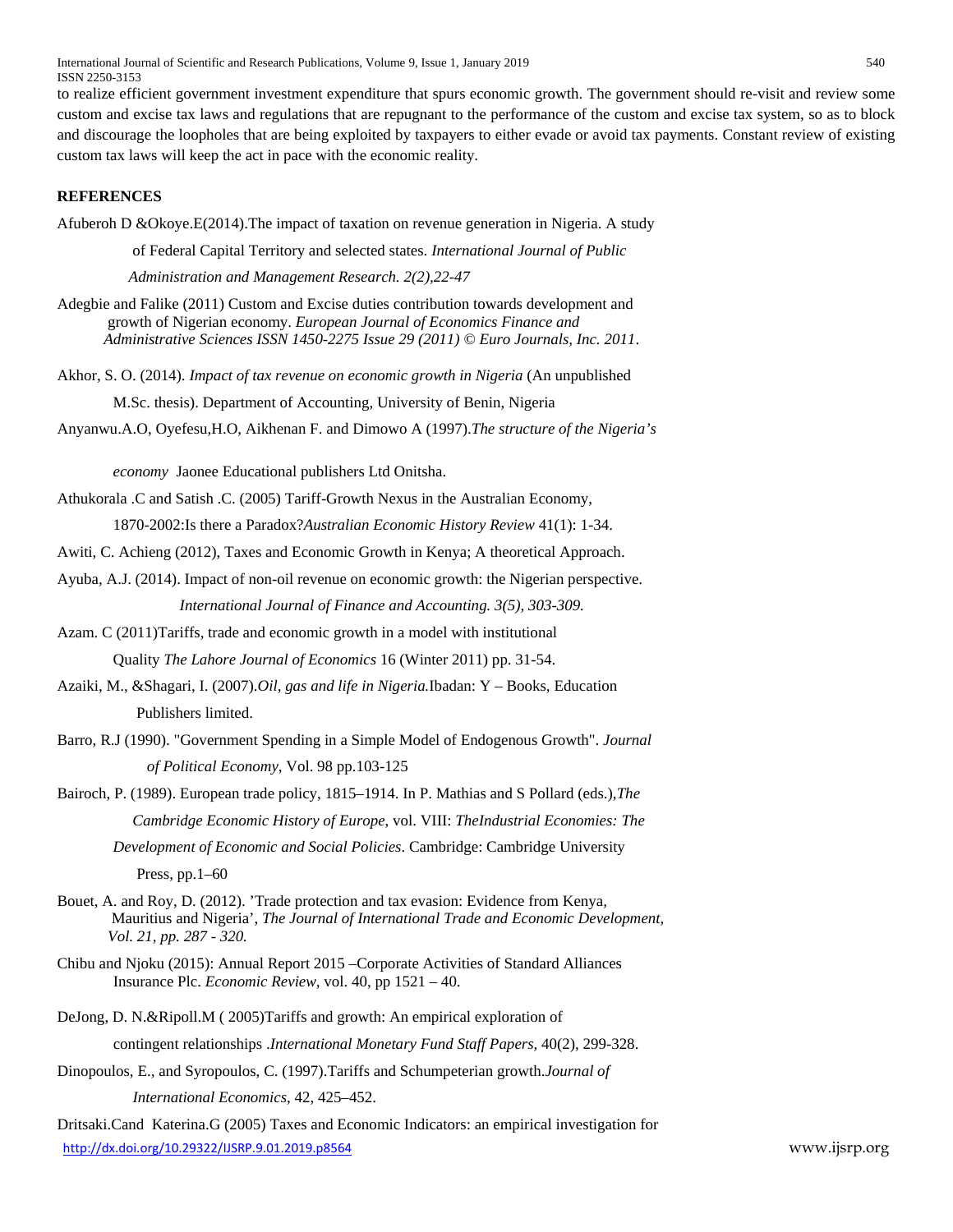International Journal of Scientific and Research Publications, Volume 9, Issue 1, January 2019 541 ISSN 2250-3153 Greece. *Greek Journal of Public Economics Vol.55 pp 34-54*

- Ebiringa, O.T and Emeh Y (2012) Analysis of tax formation and impact on economic growth in Nigeria. *International Journal of Accounting and Financial Reporting* ISSN 2162- 3082 2012, Vol. 2, No. 2: 367
- Fasoranti M.M. (2013**),** Tax productivity and economic growth.*Lorem Journal of Business and Economics (LJBE) Volume 1 No 1 March 2013.*http:// www.loremjournals.com/LJBE.
- Gacanja W (2012) "Tax revenue and economic growth;An empirical case study of Kenya"Unpublished M.A. Thesis University of Nairobi. Kenya
- Gober J.R., and Burns J.O., (1997). The relationship between tax structures and economic indicators. *Journal of International Accounting, Auditing & Taxation, 6, l-24*
- Gustavo.C.B,VazquezM.J and Vulovic V (2013) Growth in Latin America IDB (Inter-American Development Bank). *Working paper series No. IDB-WP-431, Washington, DC*
- Ibadin, P. O., and Oladipupo, A. O (2015). Indirect Taxes and Economic Growth in Nigeria, EKON. MISAO I PRAKSA DBK. GOD XXIV. (2015.) BR. 2. (345-364).
- Irwin, D. A (2002b): Interpreting the Tariff-Growth Correlation in the Late Nineteenth Century.*American Economic Review (Papers & Proceedings) 92*.Pp.165-169
- Jacks D.S (2006). "New results on the tariff–growth paradox."*European Review of Economic History* 10: 205-230

Kago B. M, 2014An analysis of the effect of the growth of the informal sector on tax revenue

performance in Kenya . (An unpublished M.A. thesis). Department of Economics,

University of Nairobi, Kenya.

- Kiringai, J., Ndung'u, N., and Karingi, S. (2002). 'Tobacco excise tax in Kenya: an appraisal', KIPPRA Discussion paper No. 21.
- Karingi, S., Kaimenyi, M. and Ndung'u, N. (2001). 'Beer taxation in Kenya: an assessment',

KIPPRA Discussion paper No. 6.

King R.G, and Rebelo S (1990). Public policy and endogenous growth: Developing neoclassical implications*. Journal of Political Economics, 98: 126-150* 

McCarten, W. J. and StotskyJ (1995), "Excise Taxes", in Shome (1995).

- Mukras, M. S.(1993) *Elementary econometrics: Theory, application and policy.* Nairobi: East African Educational Publishers Ltd.
- Murithi M.K and Moyi E.D (2003) *Tax reform and revenue mobilization in Kenya*, AERC, research paper no 131, Economic Research Consortium, Nairobi
- Musanga, B. (2007)." Effects of taxation on economic growth (Uganda's experience: 1987- 2005)" Unpublished qualitative economics thesis. University of Makerere

<http://dx.doi.org/10.29322/IJSRP.9.01.2019.p8564> www.ijsrp.org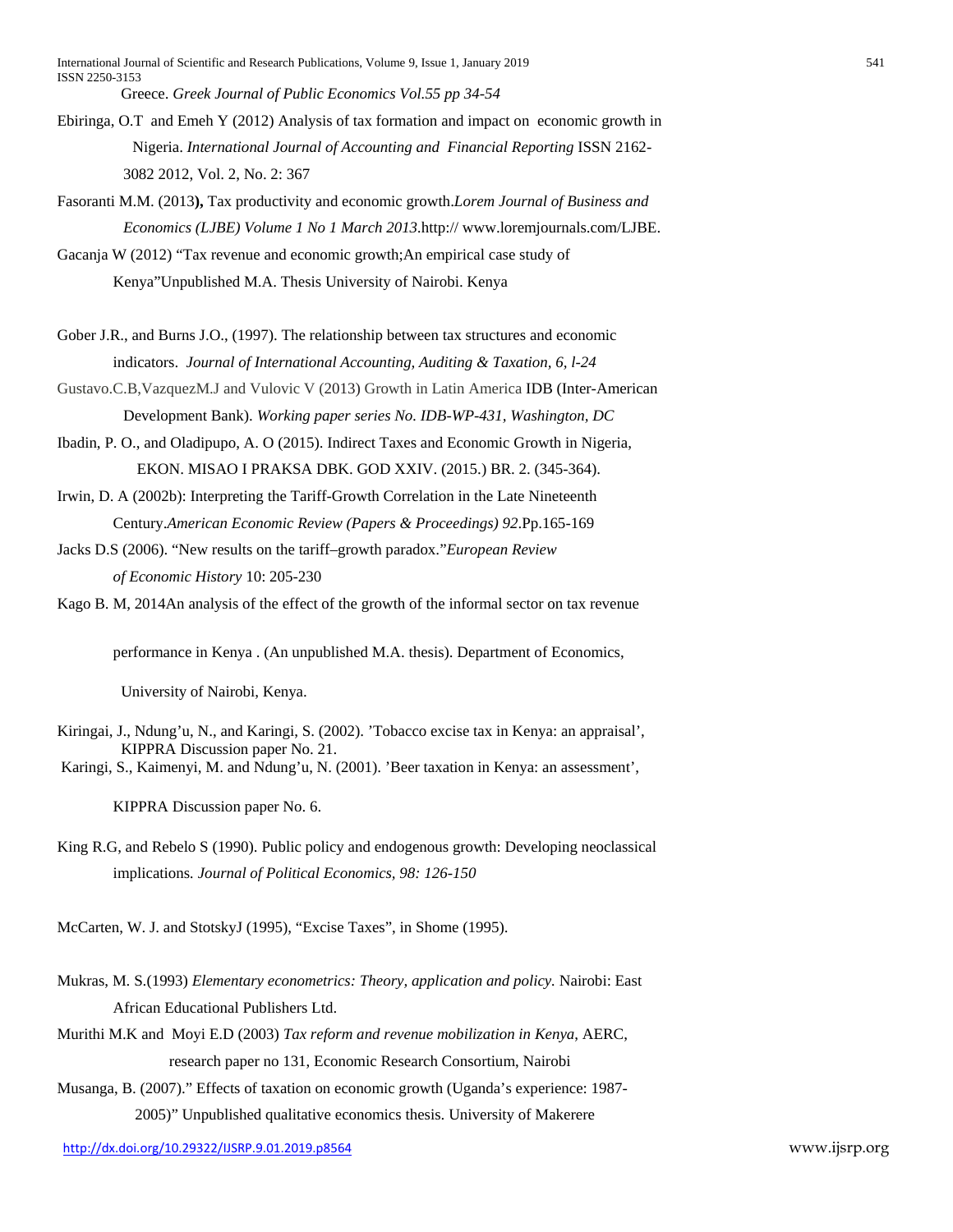- Okafor R.G. ( 2012)Tax Revenue Generation and Nigerian Economic Development *European Journal of Business and Management*Vol 4, No.19 P 49
- Okello, A. K. (2001): "An Analysis of excise taxation in Kenya." African Economic Policy, *Discussion Paper Number 73*.
- Onduru D.O (2003).An empirical assessment of the link between Kenya's indirecttaxation and

growth.URI:http://erepository.uonbi.ac.ke:8080/xmlui/handle/123456789/20088.

- O'rourke, K. (2000).Tariffs and growth in the late 19th century.*Economic Journal*, **110**, pp.456–83.
- PreeceR*(2013)* The effective contribution of excise taxation on non-alcoholic beverages to government revenues and social objectives: a review of the literature .*World Customs Journal, Volume 7, Number 1 21.*
- Punt.C,KalieP, Schoor .M ,Bonani.N, McDonald.S,Chant.L, and Valente.C(2006) 'The Impact of Increasing Excise Duties on the Economy' *Working Paper 2006:1*
- Sameti. Mand Rafie. L. (2010) Interaction of income distribution, taxes and economic growth in Iran and some East Asian Countries*) Iranian Economic Review, Vol.14, No.25,*
- Schularick, M., and Solomou, S. (2009). "Trade and economic growth: Historical evidence", *Cambridge Working Papers in Economics* 0936.
- Shinohara T(2012) "The scale of government and economic growth-An analysis from both sides of the content of expenditure and potential national burden. *Financial Review .Vol 115, pp135-147.* Ministry of Finance Policy Research Institute
- Solow, R.M., 1956. A contribution to the theory of economic growth.*Quarterly Journal of Economics* 71 (1), 65–94.
- Zipfel F., Heinrichs C.(2012). "The impact of tax systems on economic growth in Europe. An Overview", *Deutsche Bank Research.*

#### **APPENDICES**

#### **APPENDIX I**

# **TABLE 4.1 DESCRIPTIVE STATISTICS OF GROSS DOMESTIC PRODUCT, CUSTOM DUTY, EXCISE DUTY, INCOME TAX AND VALUE ADDED TAX.**

| Var       | <b>Max</b> | Min  | <b>Median</b> | Mean     | <b>Std.dev</b> | Jarque- | <b>Prob</b>    | Skewness | <b>Kurtosis</b> |
|-----------|------------|------|---------------|----------|----------------|---------|----------------|----------|-----------------|
|           |            |      |               |          |                | Bera    |                |          |                 |
| GDP       | 2551160    | 7566 | 244351        | 622783.6 | 719336.6       | 9.710   | 0.0078         | 1.216    | 3.471           |
| CD        | 46072      | 796  | 80999.5       | 15164.32 | 13356.24       | 3.369   | 0.1855         | 0.540    | 2.020           |
| ED        | 80567      | 463  | 7655          | 21004.61 | 24770.66       | 6.907   | 0.0316         | 1.040    | 2.812           |
| <b>IT</b> | 272264     | 1176 | 18499.5       | 50551.24 | 66173.38       | 30.99   | $\overline{0}$ | 1.783    | 5.619           |
| VAT       | 45707      | 694  | 23594         | 39178.82 | 40980.4        | 5.908   | 0.0521         | 0.9635   | 2.867           |

*Source: Authors computation.*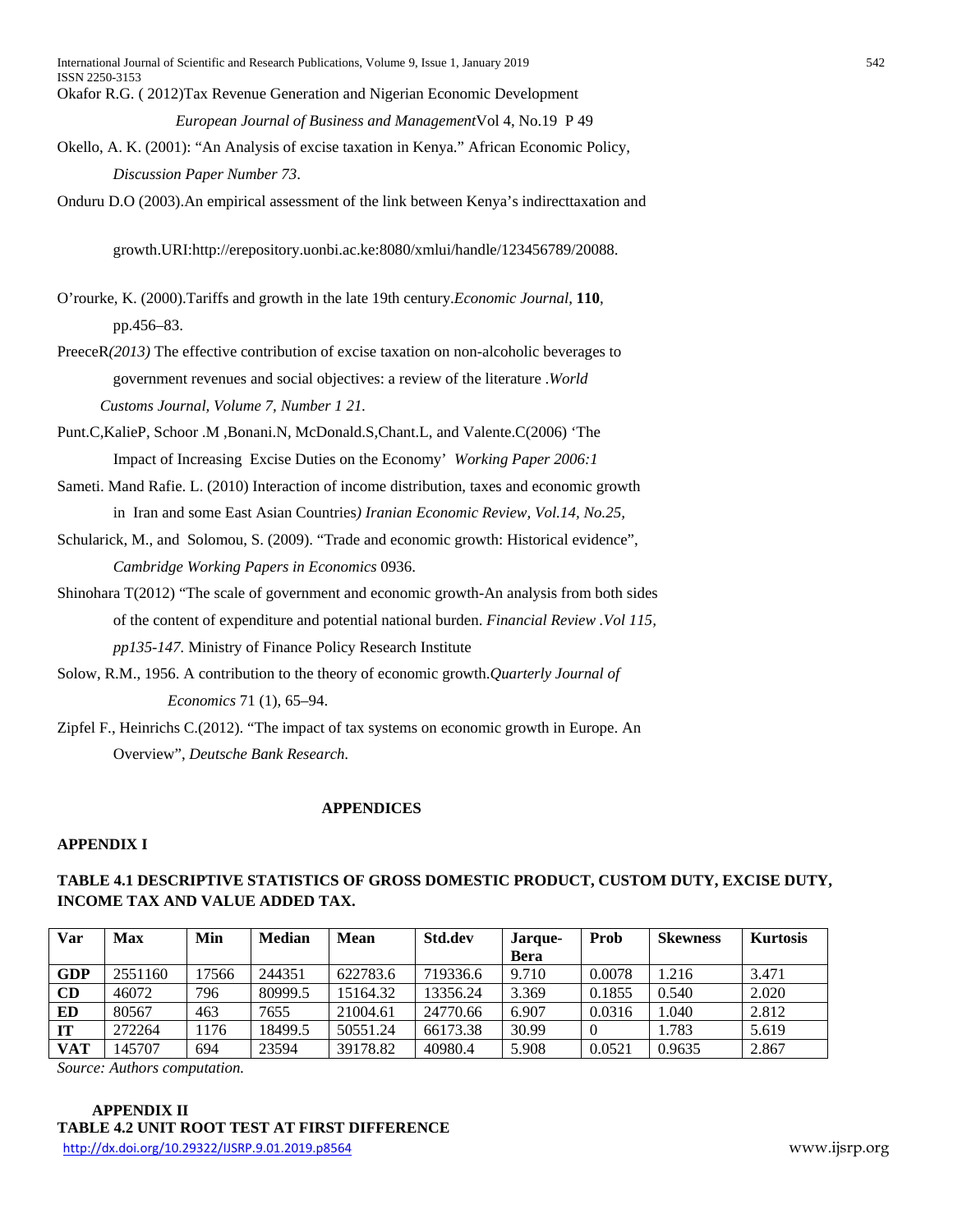International Journal of Scientific and Research Publications, Volume 9, Issue 1, January 2019 543 ISSN 2250-3153

| Variable   | ADF         | 1%          | 5%          | Decision        |
|------------|-------------|-------------|-------------|-----------------|
| CD         | $-5.544682$ | $-3.626784$ | $-2.945842$ | Reject<br>$H_0$ |
| ED         | $-5.624120$ | $-3.626784$ | $-2.945842$ | Reject<br>$H_0$ |
| <b>GDP</b> | $-4.349471$ | $-3.626784$ | $-2.945842$ | Reject<br>$H_0$ |
| <b>VAT</b> | $-5.627301$ | $-3.626784$ | $-2.945842$ | Reject<br>$H_0$ |
| <b>IT</b>  | $-4.96784$  | $-4.23497$  | $-3.54033$  | Reject<br>$H_0$ |

*Source: Computation using E-views econometric software, version 7.*

#### **APPENDIX III: DIAGNOSTIC TESTS**

# **TABLE 4.3 VARIANCE INFLATION FACTORS.**

Variance Inflation Factors Date: 09/25/16 Time: 22:41 Sample: 1974 2010 Included observations: 36

| Variable | Coefficient | Uncentered | Centered |
|----------|-------------|------------|----------|
|          | Variance    | VIF        | VIF      |
| C        | 3.92E-05    | 1.001297   | NA.      |
| D(CD)    | 0.000729    | 1.259000   | 1.258958 |
| D(ED)    | 0.001710    | 1.059275   | 1.058904 |
| D(T)     | 0.002341    | 1.188650   | 1.188482 |
| D(VAT)   | 0.002250    | 1.407744   | 1.407646 |
| $U(-1)$  | 0.027970    | 1.020291   | 1.019554 |

*Source: Computation using Eviews econometric software, version 7.*

Where CD=Customs Duty, ED=Excise Duty, IT=Income Tax and VAT=Value Added Tax.

# **TABLE 4.4 SERIAL CORRELATION RESULTS**

Breusch-Godfrey Serial Correlation LM Test:

| F-statistic      | $0.338161$ Prob. F(2,30)          | 0.7158 |
|------------------|-----------------------------------|--------|
| $Obs*R$ -squared | $0.815741$ Prob. Chi-Square $(2)$ | 0.6651 |

 *Source: Computation using Eviews econometric software, version 7*

# **TABLE 4.5 HETEROSCEDASTICITY TEST**

Heteroskedasticity Test: Harvey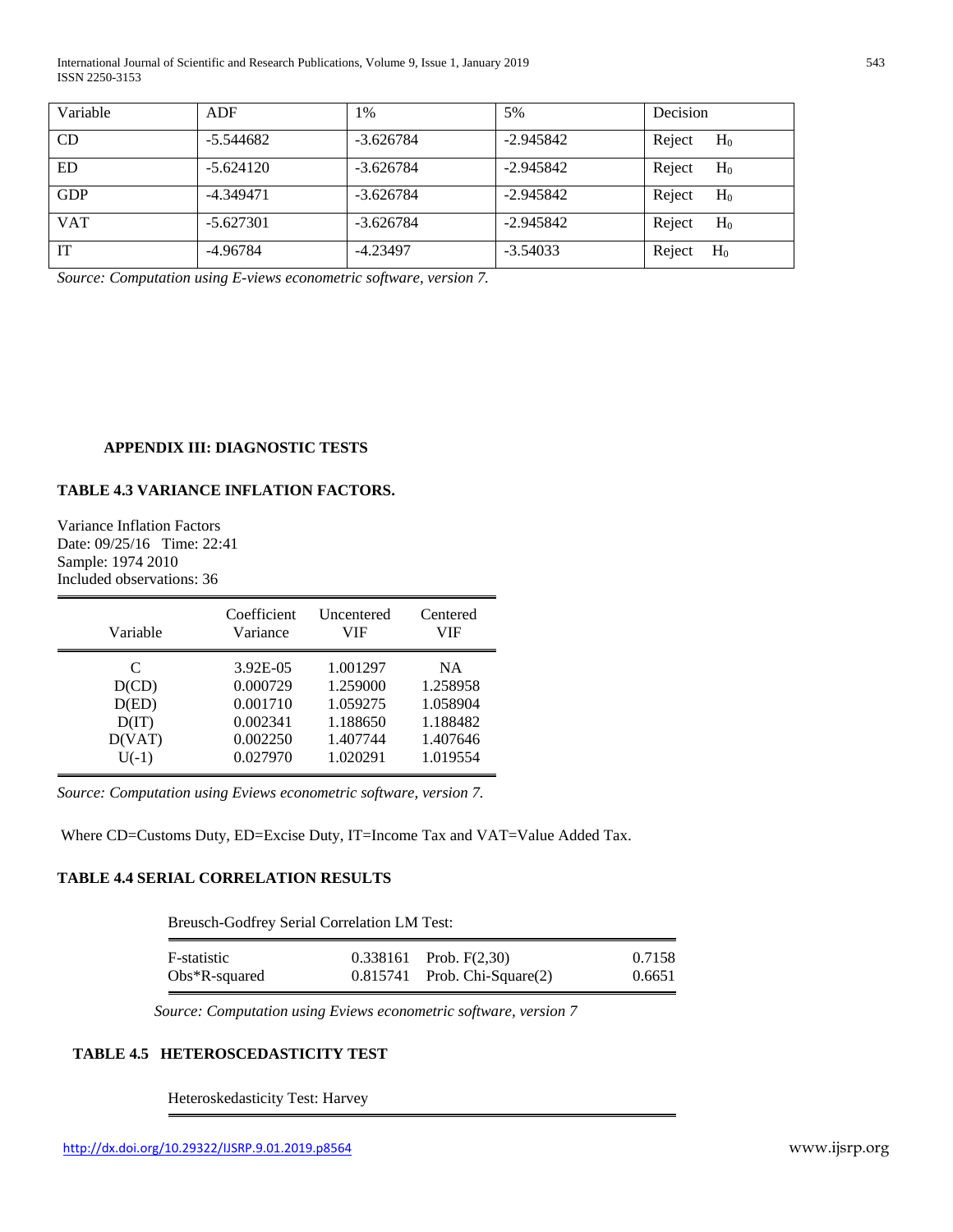International Journal of Scientific and Research Publications, Volume 9, Issue 1, January 2019 544 ISSN 2250-3153

| F-statistic         | $0.982374$ Prob. F(4.32)          | 0.4310 |
|---------------------|-----------------------------------|--------|
| $Obs*R$ -squared    | $4.046574$ Prob. Chi-Square $(4)$ | 0.3997 |
| Scaled explained SS | 5.379728 Prob. Chi-Square(4)      | 0.2505 |

 *Source: Computation using Eviews econometric software, version 7.*

# **APPENDIX IV TABLE 4.6 REGRESSION MODEL RESULTS**

Dependent Variable: GDP Method: Least Squares Date: 05/29/14 Time: 11:06 Sample: 1974 2010 Included observations: 37

| Variable           | Coefficient | Std. Error            | t-Statistic | Prob.       |
|--------------------|-------------|-----------------------|-------------|-------------|
| C                  | 0.067919    | 0.014007              | 4.848889    | 0.0000      |
| <b>CD</b>          | 0.122787    | 0.040333              | 3.044323    | 0.0046      |
| <b>ED</b>          | 0.370923    | 0.062153              | 5.967917    | 0.0000      |
| <b>IT</b>          | $-0.025155$ | 0.068856              | $-0.365327$ | 0.7173      |
| <b>VAT</b>         | 0.035601    | 0.068842              | 0.517138    | 0.6086      |
| R-squared          | 0.627002    | Mean dependent var    |             | 0.134550    |
| Adjusted R-squared | 0.580377    | S.D. dependent var    |             | 0.062702    |
| S.E. of regression | 0.040617    | Akaike info criterion |             | $-3.444173$ |
| Sum squared resid  | 0.052792    | Schwarz criterion     |             | $-3.226482$ |
| Log likelihood     | 68.71721    | Hannan-Quinn criter.  |             | $-3.367427$ |
| F-statistic        | 13.44783    | Durbin-Watson stat    |             | 1.954836    |
| Prob(F-statistic)  | 0.000002    |                       |             |             |

*Source: Computation using Eviews econometric software, version 7*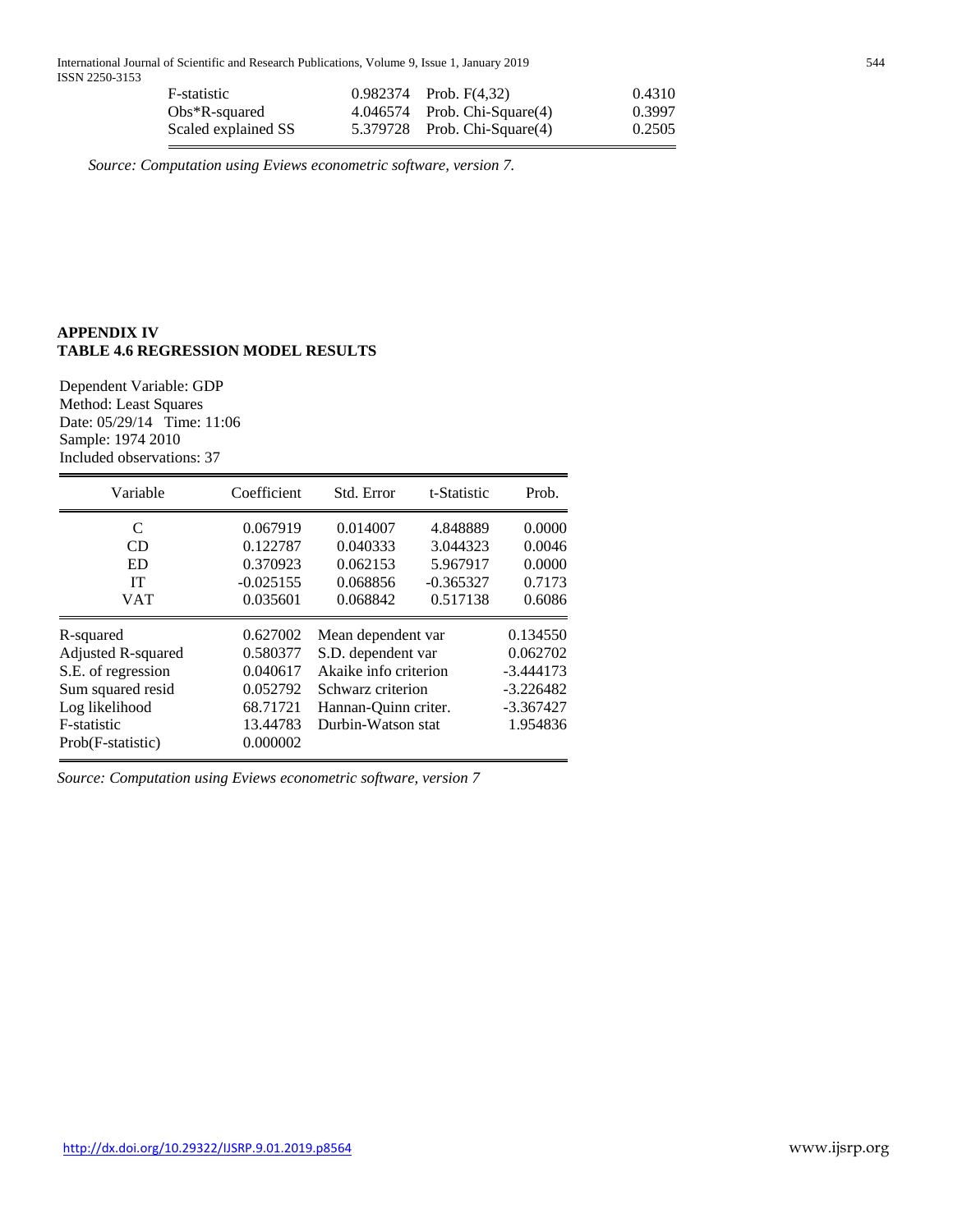# *.* **APPENDIX V TABLE 4.7 COINTEGRATION TEST RESULTS**

Date: 06/30/15 Time: 08:48 Sample (adjusted): 1977 2010 Included observations: 34 after adjustments Trend assumption: Linear deterministic trend Series: GDP CD ED IT VAT Lags interval (in first differences): 1 to 2

| Hypothesized<br>No. of $CE(s)$ | Eigenvalue | Trace<br><b>Statistic</b> | 0.05<br><b>Critical Value</b> | $Prob.**$ |
|--------------------------------|------------|---------------------------|-------------------------------|-----------|
| None $*$                       | 0.803382   | 123.3298                  | 69.81889                      | 0.0000    |
| At most $1 *$                  | 0.590193   | 68.02905                  | 47.85613                      | 0.0002    |
| At most $2 *$                  | 0.525285   | 37.69870                  | 29.79707                      | 0.0050    |
| At most 3                      | 0.200771   | 12.36730                  | 15.49471                      | 0.1402    |
| At most $4 *$                  | 0.130325   | 4.747624                  | 3.841466                      | 0.0293    |

Unrestricted Cointegration Rank Test (Trace)

Trace test indicates 3 cointegratingeqn(s) at the 0.05 level

\* denotes rejection of the hypothesis at the 0.05 level

\*\*MacKinnon-Haug-Michelis (1999) p-values

Unrestricted Cointegration Rank Test (Maximum Eigenvalue)

| Hypothesized<br>No. of $CE(s)$ | Eigenvalue | Max-Eigen<br><b>Statistic</b> | 0.05<br><b>Critical Value</b> | Prob. $**$ |
|--------------------------------|------------|-------------------------------|-------------------------------|------------|
| None $*$                       | 0.803382   | 55.30072                      | 33.87687                      | 0.0000     |
| At most $1 *$                  | 0.590193   | 30.33035                      | 27.58434                      | 0.0216     |
| At most $2 *$                  | 0.525285   | 25.33140                      | 21.13162                      | 0.0121     |
| At most 3                      | 0.200771   | 7.619677                      | 14.26460                      | 0.4187     |
| At most $4 *$                  | 0.130325   | 4.747624                      | 3.841466                      | 0.0293     |

Max-eigenvalue test indicates 3 cointegratingeqn(s) at the 0.05 level

\* denotes rejection of the hypothesis at the 0.05 level

\*\*MacKinnon-Haug-Michelis (1999) p-values

Unrestricted Cointegrating Coefficients (normalized by b'\*S11\*b=I):

 *Source: Computation using Eviews econometric software, version 7*

#### **APPENDIX VI**

# **TABLE 4.8 ERROR CORRECTION MODEL**